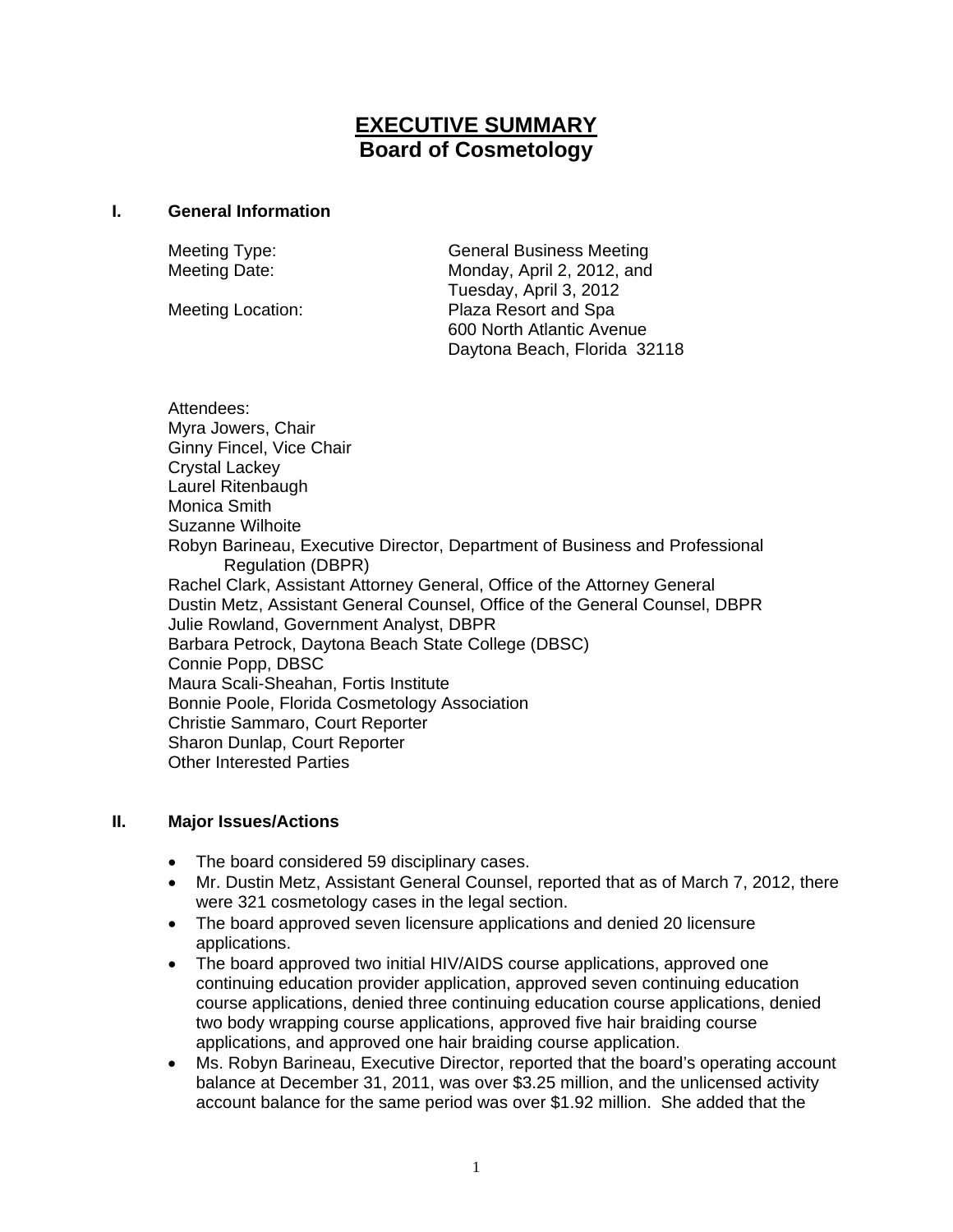Department projects that these two accounts will maintain a positive cash balance at least through June 30, 2016.

- Ms. Barineau informed the board that the following members were approved to attend the National Interstate Council of State Boards of Cosmetology's (NIC) annual conference in August 2012 in Salt Lake City: Robyn Barineau, Executive Director; Myra Jowers, Chair; Ginny Fincel, Vice Chair; and Laurel Ritenbaugh. All of these ladies serve on NIC committees.
- Ms. Barineau asked that all board members travel to and from board members by way of a state-contracted rental car unless they can document a cost savings to drive their personal vehicle.
- Ms. Rachel Clark, Assistant Attorney General, reported on the following rule amendments:
	- Rule 61G5-22.006, Florida Administrative Code Facials (Including Skin Care and Hair Removal) – rule was amended to remove the portions that contained the curriculum components specific to the stand-alone facial specialty program. The rule now includes only the curriculum requirements for the facials portion of the full cosmetology program. The rule amendment was effective March 26, 2012.
	- Rule 61G5-22.017, Florida Administrative Code Minimum Curriculum for Facial Specialty Training – rule was created to set apart the curriculum components for the stand-alone facial specialty program. The rule amendment was effective March 26, 2012.
	- Rule 61G5-31.004, Florida Administrative Code Hair Braiding, Hair Wrapping, and Body Wrapping Course Requirements – technical change to include "body wrapping" in rule title. Ms. Clark will keep the board informed of the progress of this technical change.
	- Rule 61G5-29.001, Florida Administrative Code Definitions rule was amended to clarify the term "facials." Ms. Clark will keep the board informed of the progression of this rule amendment.
- Ms. Barineau mentioned the letter from Mr. Jerry Gardner, Elite, regarding possible changes to continuing education courses. Mr. Gardner was present at the meeting and relayed his concern with the integrity of Board of Cosmetology continuing education courses. Ms. Clark reminded Mr. Gardner that should he be aware of any concerns or problems with courses, he could always file a complaint against the continuing education provider. Mr. Gardner made the following suggestions to the current continuing education course requirements:
	- Require 3,000-4,000 words of text per credit hour.
	- Require a minimum of 35 test questions per continuing education course.<br>• Prohibit highlighting or numbering only the answers to test questions.
	- Prohibit highlighting or numbering only the answers to test questions.
	- Prohibit the use of postcards or other forms of communication with licensees that undermine the integrity of continuing education courses (i.e., providing test questions with no course content so that the licensee never has to see a text).

The board discussed this matter and understands that some of these suggestions are not feasible, but they did agree to conduct a rules workshop in conjunction with their October meeting to take public input on continuing education courses.

 The board will conduct a rules workshop in conjunction with their October meeting to take public comments on the board's disciplinary guidelines.